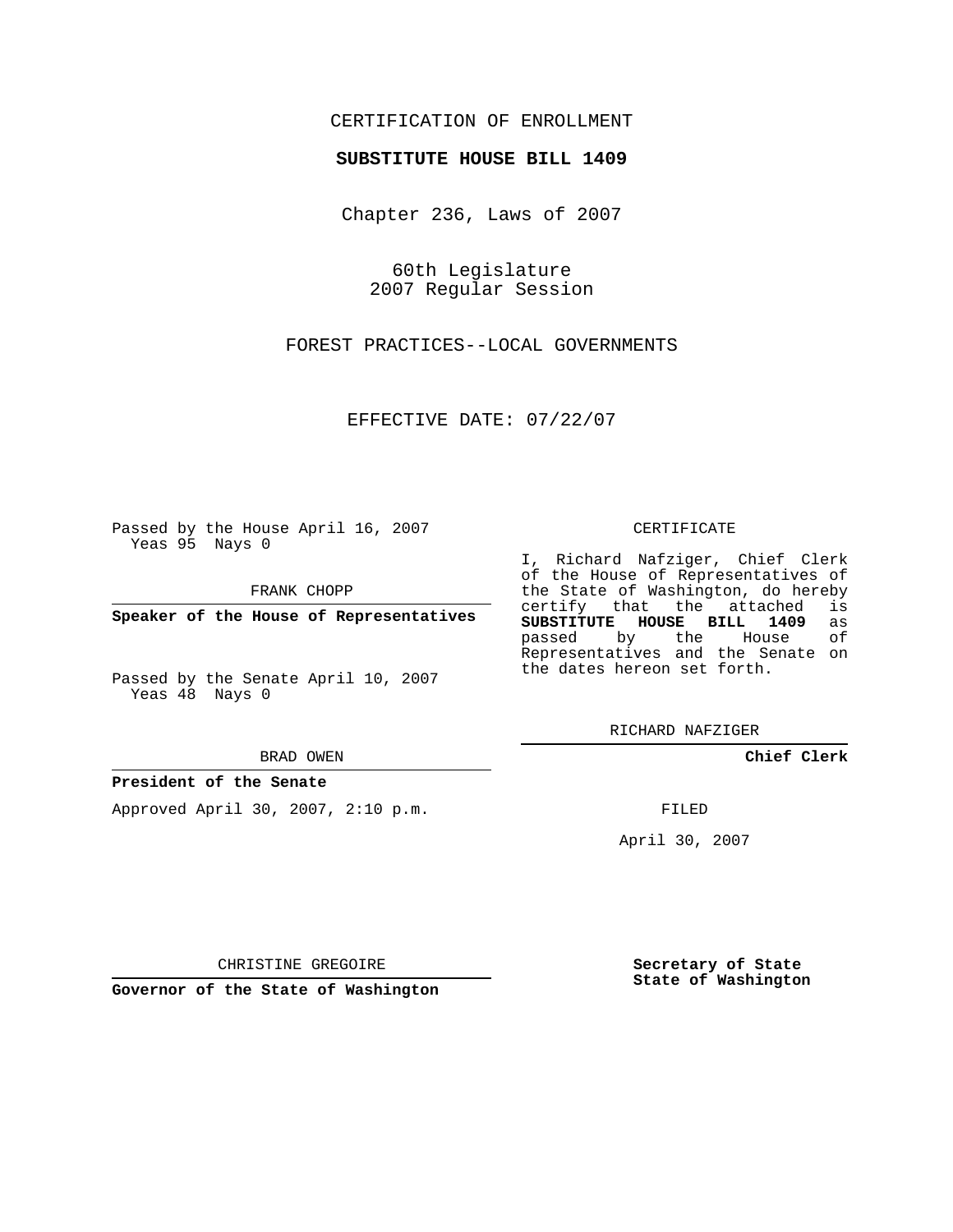# **SUBSTITUTE HOUSE BILL 1409** \_\_\_\_\_\_\_\_\_\_\_\_\_\_\_\_\_\_\_\_\_\_\_\_\_\_\_\_\_\_\_\_\_\_\_\_\_\_\_\_\_\_\_\_\_

\_\_\_\_\_\_\_\_\_\_\_\_\_\_\_\_\_\_\_\_\_\_\_\_\_\_\_\_\_\_\_\_\_\_\_\_\_\_\_\_\_\_\_\_\_

AS AMENDED BY THE SENATE

Passed Legislature - 2007 Regular Session

## **State of Washington 60th Legislature 2007 Regular Session**

**By** House Committee on Agriculture & Natural Resources (originally sponsored by Representatives B. Sullivan, Orcutt, Kretz and Takko)

READ FIRST TIME 02/08/07.

 1 AN ACT Relating to the transfer of jurisdiction over conversion- 2 related forest practices to local governments; amending RCW 76.09.240; 3 and adding a new section to chapter 36.70A RCW.

4 BE IT ENACTED BY THE LEGISLATURE OF THE STATE OF WASHINGTON:

 5 **Sec. 1.** RCW 76.09.240 and 2002 c 121 s 2 are each amended to read 6 as follows:

7 (1) ((B<del>y December 31, 2005, each county and each city shall adopt</del> 8 ordinances or promulgate regulations setting standards for those Class 9 IV forest practices regulated by local government. The regulations 10 shall: (a) Establish minimum standards for Class IV forest practices; 11 (b) set forth necessary administrative provisions; and (c) establish 12 procedures for the collection and administration of forest practices 13 and recording fees as set forth in this chapter.

14 (2) Class IV forest practices regulations shall be administered and 15 enforced by the counties and cities that promulgate them.

16 (3) The forest practices board shall continue to promulgate 17 regulations and the department shall continue to administer and enforce 18 the regulations promulgated by the board in each county and each city 19 for all forest practices as provided in this chapter until such time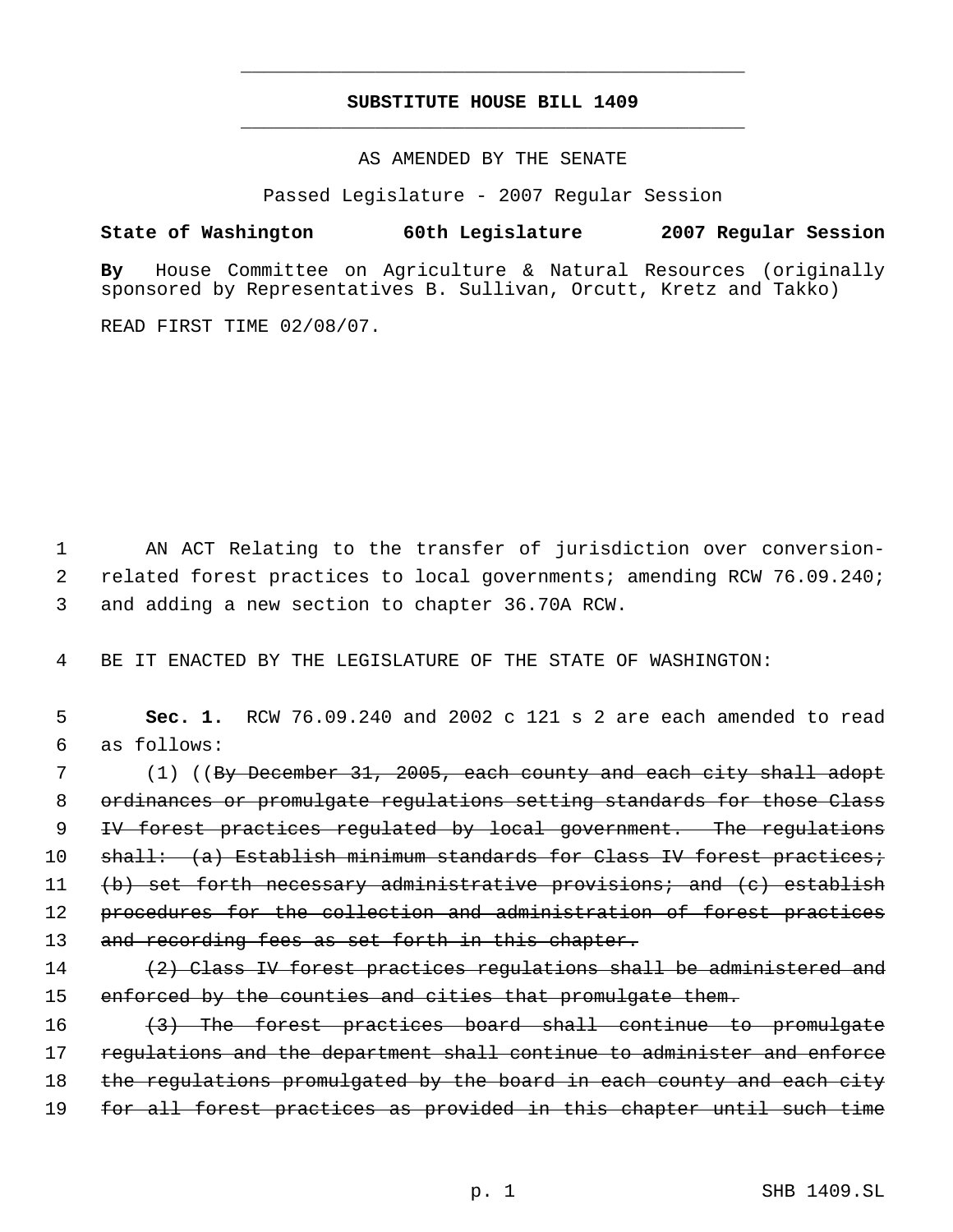1 as, in the opinion of the department, the county or city has promulgated forest practices regulations that meet the requirements as set forth in this section and that meet or exceed the standards set forth by the board in regulations in effect at the time the local regulations are adopted. Regulations promulgated by the county or city thereafter shall be reviewed in the usual manner set forth for county or city rules or ordinances. Amendments to local ordinances must meet 8 or exceed the forest practices rules at the time the local ordinances 9 are amended.

 $(a)$  Department review of the initial requlations promulgated by a county or city shall take place upon written request by the county or 12 eity. The department, in consultation with the department of ecology, 13 may approve or disapprove the regulations in whole or in part.

 (b) Until January 1, 2006, the department shall provide technical 15 assistance to all counties or cities that have adopted forest practices 16 regulations acceptable to the department and that have assumed 17 regulatory authority over all Class IV forest practices within their 18 <del>jurisdiction.</del>

19 (c) Decisions by the department approving or disapproving the initial regulations promulgated by a county or city may be appealed to the forest practices appeals board, which has exclusive jurisdiction to review the department's approval or disapproval of regulations 23 promulgated by counties and cities.

 $(4)$ )) On or before December 31, 2008:

 (a) Counties planning under RCW 36.70A.040, and the cities and 26 towns within those counties, where more than a total of twenty-five 27 Class IV forest practices applications, as defined in RCW 76.09.050(1) Class IV (a) through (d), have been filed with the department between January 1, 2003, and December 31, 2005, shall adopt and enforce ordinances or regulations as provided in subsection (2) of this section for the following:

 (i) Forest practices classified as Class I, II, III, and IV that are within urban growth areas designated under RCW 36.70A.110, except for forest practices on ownerships of contiguous forest land equal to 35 or greater than twenty acres where the forest landowner provides, to the department and the county, a written statement of intent, signed by the forest landowner, not to convert to a use other than growing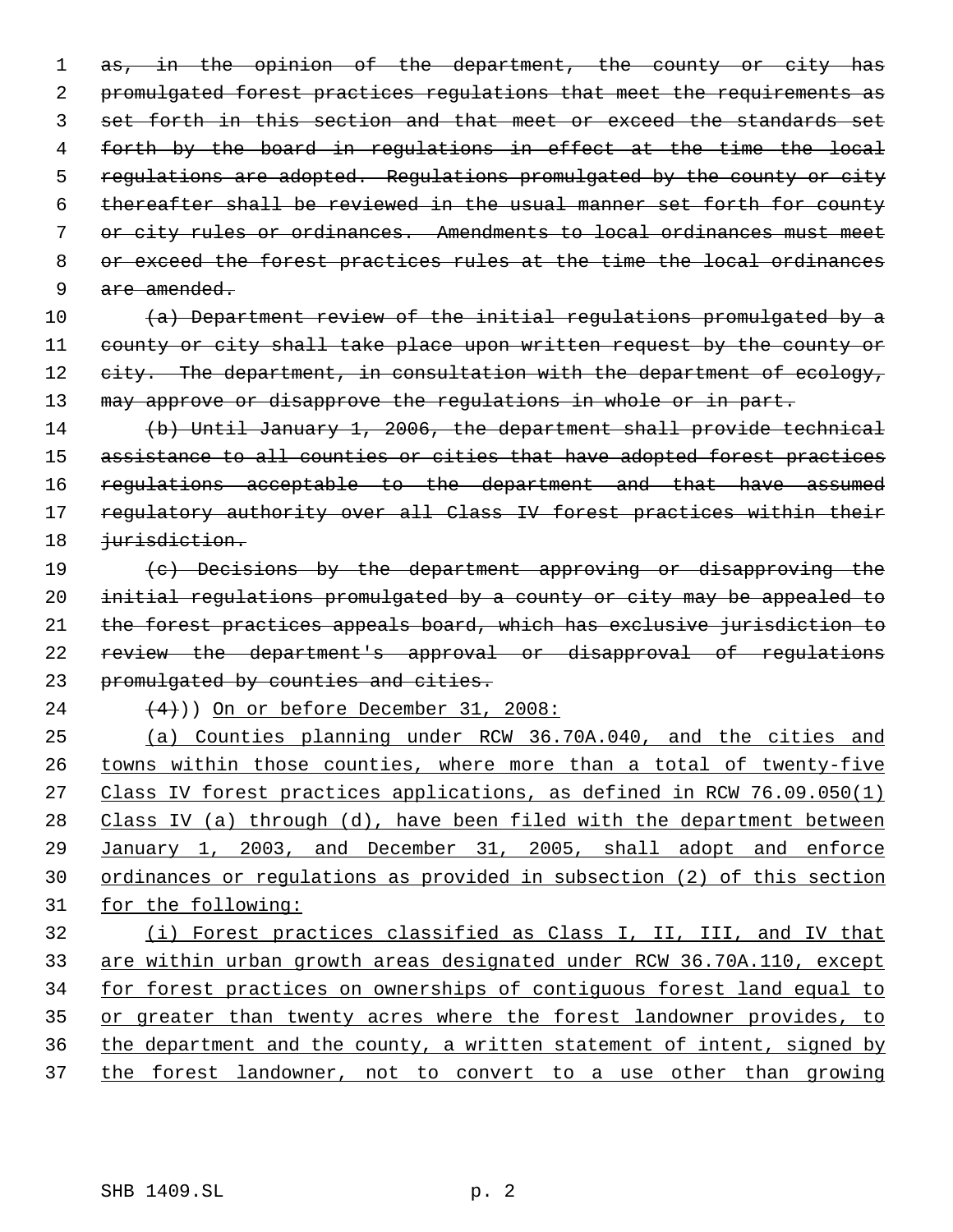| 1              | commercial timber for ten years. This statement must be accompanied by  |
|----------------|-------------------------------------------------------------------------|
| $\overline{2}$ | either:                                                                 |
| 3              | (A) A written forest management plan acceptable to the department;      |
| 4              | or                                                                      |
| 5              | (B) Documentation that the land is enrolled as forest land of long-     |
| 6              | term commercial significance under the provisions of chapter 84.33 RCW; |
| 7              | and                                                                     |
| 8              | (ii) Forest practices classified as Class IV, outside urban growth      |
| 9              | areas designated under RCW 36.70A.110, involving either timber harvest  |
| 10             | or road construction, or both on:                                       |
| 11             | (A) Lands platted after January 1, 1960, as provided in chapter         |
| 12             | 58.17 RCW;                                                              |
| 13             | (B) Lands that have or are being converted to another use; or           |
| 14             | (C) Lands which, under RCW 76.09.070, are not to be reforested          |
| 15             | because of the likelihood of future conversion to urban development;    |
| 16             | (b) Counties planning under RCW 36.70A.040, and the cities and          |
| 17             | towns within those counties, not included in (a) of this subsection,    |
| 18             | may adopt and enforce ordinances or regulations as provided in (a) of   |
| 19             | this subsection; and                                                    |
| 20             | (c) Counties not planning under RCW 36.70A.040, and the cities and      |
| 21             | towns within those counties, may adopt and enforce ordinances or        |
| 22             | regulations as provided in subsection (2) of this section for forest    |
| 23             | practices classified as Class IV involving either timber harvest or     |
| 24             | road construction, or both on:                                          |
| 25             | (i) Lands platted after January 1, 1960, as provided in chapter         |
| 26             | 58.17 RCW;                                                              |
| 27             | (ii) Lands that have or are being converted to another use; or          |
| 28             | (iii) Lands which, under RCW 76.09.070, are not to be reforested        |
| 29             | because of the likelihood of future conversion to urban development.    |
| 30             | (2) Before a county, city, or town may regulate forest practices        |
| 31             | under subsection (1) of this section, it shall ensure that its critical |
| 32             | areas and development regulations are in compliance with RCW 36.70A.130 |
| 33             | and, if applicable, RCW 36.70A.215. The county, city, or town shall     |
| 34             | notify the department and the department of ecology in writing sixty    |
| 35             | days prior to adoption of the development regulations required in this  |
| 36             | section. The transfer of jurisdiction shall not occur until the         |
| 37             | county, city, or town has notified the department, the department of    |
| 38             | revenue, and the department of ecology in writing of the effective date |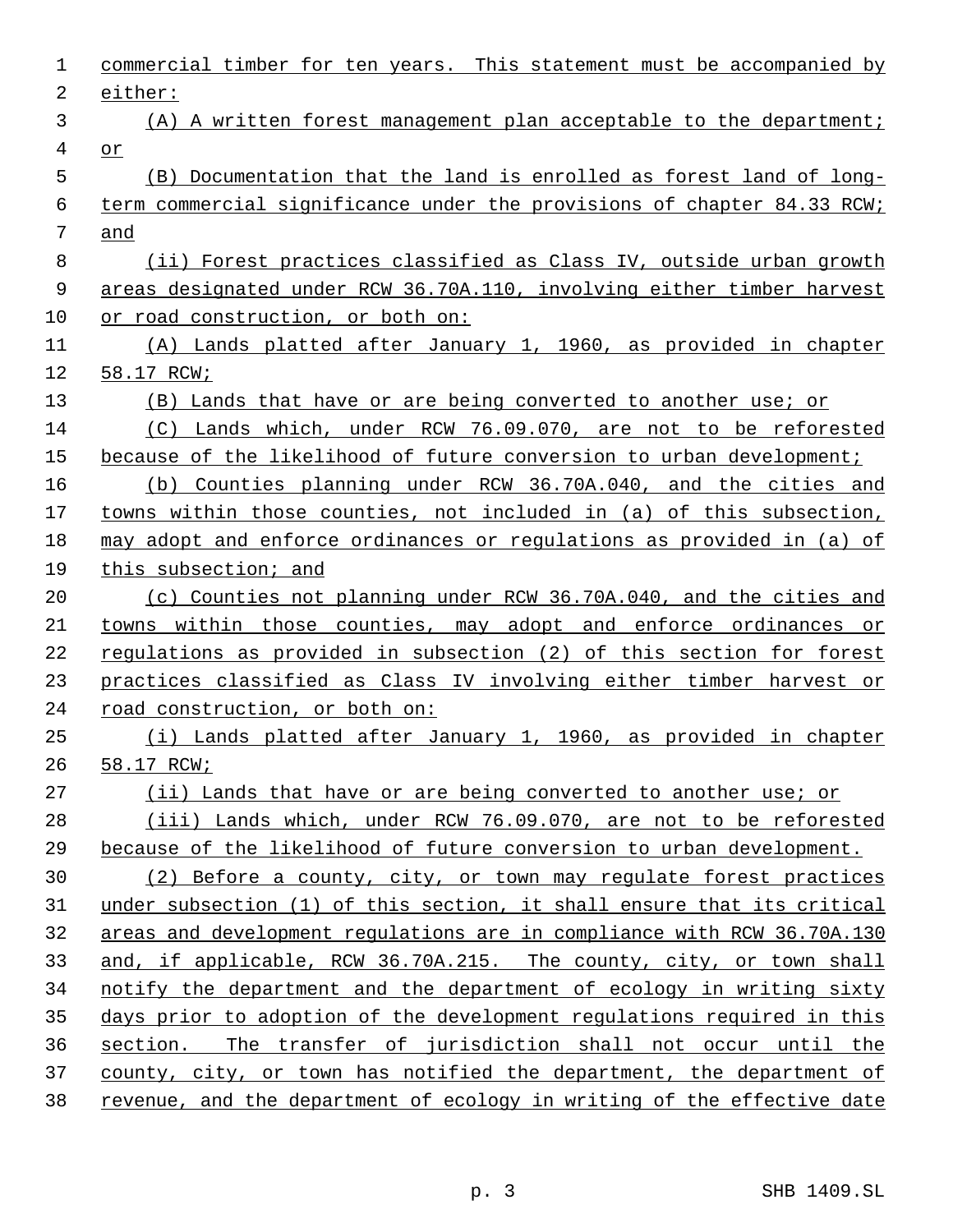| regulations. Ordinances and regulations adopted under<br>of<br>the      |
|-------------------------------------------------------------------------|
| subsection (1) of this section and this subsection must be consistent   |
| with or supplement development regulations that protect critical areas  |
| pursuant to RCW 36.70A.060, and shall at a minimum include:             |
| (a) Provisions that require appropriate approvals for all phases of     |
| the conversion of forest lands, including land clearing and grading;    |
| and                                                                     |
| (b) Procedures for the collection and administration of permit and      |
| recording fees.                                                         |
| (3) Activities regulated by counties, cities, or towns as provided      |
| in subsections (1) and (2) of this section shall be administered and    |
| enforced by those counties, cities, or towns. The department shall not  |
| regulate these activities under this chapter.                           |
| (4) The board shall continue to adopt rules and the department          |
| shall continue to administer and enforce those rules in each county,    |
| city, or town for all forest practices as provided in this chapter      |
| until such a time as the county, city, or town has updated its          |
| development regulations as required by RCW 36.70A.130 and, if           |
| applicable, RCW 36.70A.215, and has adopted ordinances or regulations   |
| under subsections $(1)$ and $(2)$ of this section. However, counties,   |
| cities, and towns that have adopted ordinances or regulations regarding |
| forest practices prior to the effective date of this section are not    |
| required to readopt their ordinances or regulations in order to satisfy |
| the requirements of this section.                                       |
| (5) Upon request, the department shall provide technical assistance     |
| to all counties, cities, and towns while they are in the process of     |
| adopting the regulations required by this section, and after the        |
| regulations become effective.                                           |
| (6) For those forest practices over which the board and the             |
|                                                                         |

 department maintain regulatory authority no county, city, municipality, or other local or regional governmental entity shall adopt or enforce any law, ordinance, or regulation pertaining to forest practices, except that to the extent otherwise permitted by law, such entities may exercise any:

 (a) Land use planning or zoning authority: PROVIDED, That exercise of such authority may regulate forest practices only: (i) Where the application submitted under RCW 76.09.060 as now or hereafter amended indicates that the lands have been or will be converted to a use other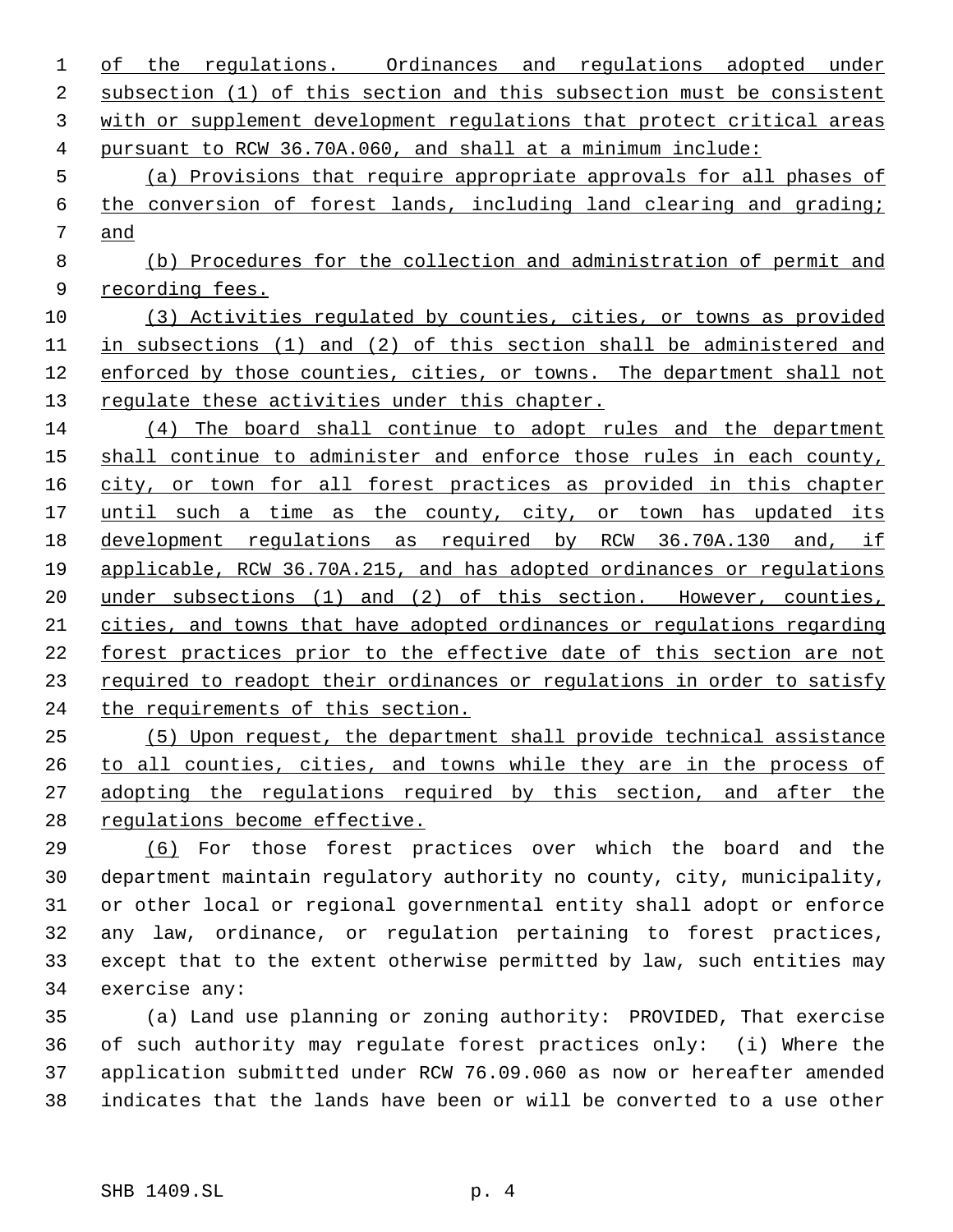than commercial forest product production; or (ii) on lands which have been platted after January 1, 1960, as provided in chapter 58.17 RCW: PROVIDED, That no permit system solely for forest practices shall be allowed; that any additional or more stringent regulations shall not be inconsistent with the forest practices regulations enacted under this chapter; and such local regulations shall not unreasonably prevent timber harvesting;

(b) Taxing powers;

(c) Regulatory authority with respect to public health; and

 (d) Authority granted by chapter 90.58 RCW, the "Shoreline Management Act of 1971".

12 (7) To improve the administration of the forest excise tax created 13 in chapter 84.33 RCW, a county, city, or town that regulates forest practices under this section shall report permit information to the 15 department of revenue for all approved forest practices permits. The 16 permit information shall be reported to the department of revenue no 17 later than sixty days after the date the permit was approved and shall be in a form and manner agreed to by the county, city, or town and the department of revenue. Permit information includes the landowner's legal name, address, telephone number, and parcel number.

 NEW SECTION. **Sec. 2.** A new section is added to chapter 36.70A RCW to read as follows:

 (1) Each county, city, and town assuming regulation of forest practices as provided in RCW 76.09.240 (1) and (2) shall adopt development regulations that:

 (a) Protect public resources, as defined in RCW 76.09.020, from material damage or the potential for material damage;

 (b) Require appropriate approvals for all phases of the conversion of forest lands, including clearing and grading;

 (c) Are guided by the planning goals in RCW 36.70A.020 and by the purposes and policies of the forest practices act as set forth in RCW 76.09.010; and

 (d) Are consistent with or supplement development regulations that protect critical areas pursuant to RCW 36.70A.060.

 (2) If necessary, each county, city, or town that assumes regulation of forest practices under RCW 76.09.240 shall amend its